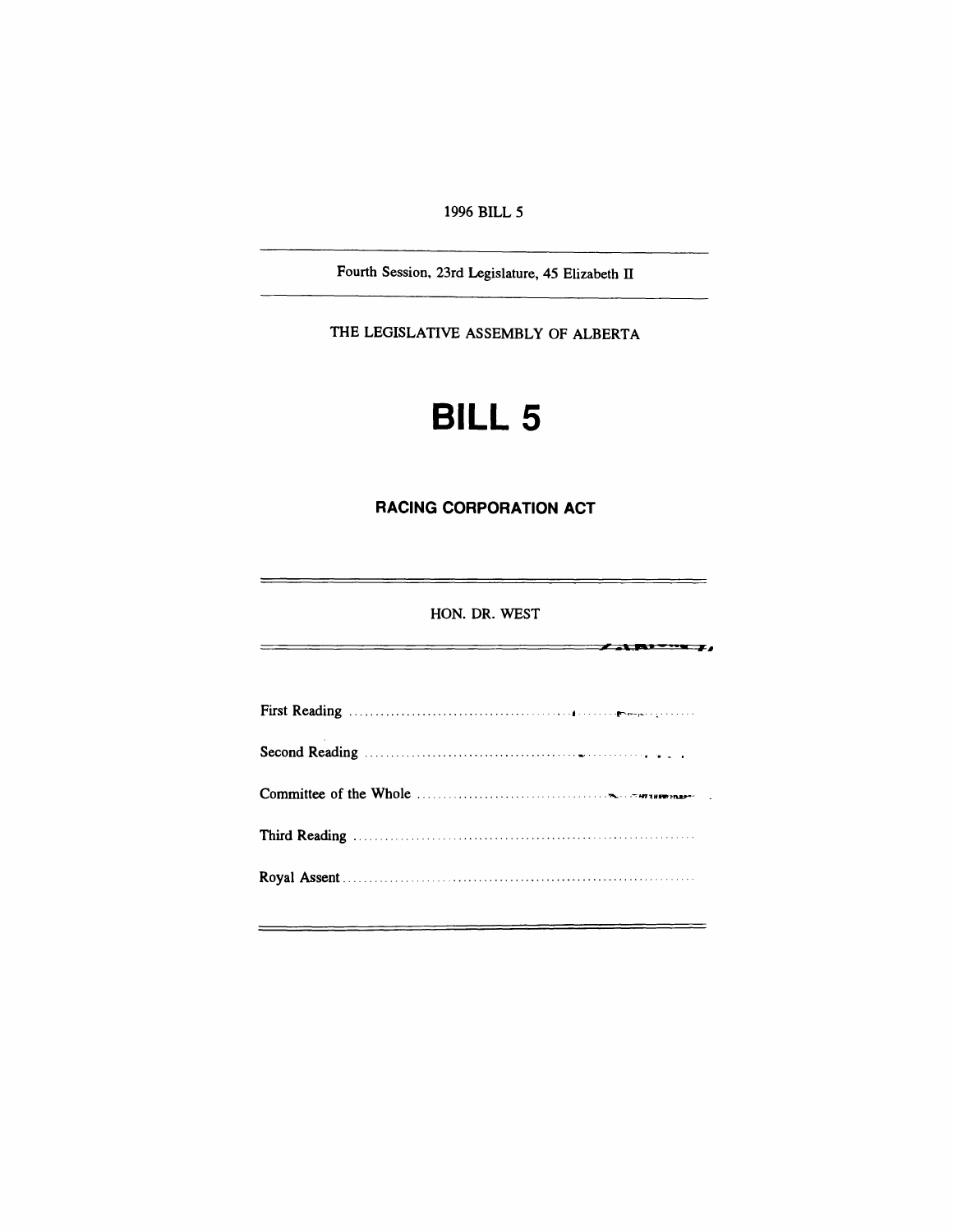*Bill 5*

# *BILL 5*

### *1996*

# *RACING CORPORATION ACT*

*(Assented to , 1996)*

# *Table ofContents*

| Definitions |  |  |  |
|-------------|--|--|--|
|             |  |  |  |

#### *Part <sup>1</sup> Establishment and Operation of Corporation*

| Alberta Racing Corporation   |    |
|------------------------------|----|
| Chair                        | 3  |
| Objects                      |    |
| Powers                       |    |
| By-laws                      |    |
| Financial Administration Act |    |
| Crown agency                 | 8  |
| Financial matters            |    |
| Crown agreements             | 10 |
| Gaming laws, etc.            | 11 |
| Liability                    |    |

#### *Part 2 Horse Racing*

| Licensing                  | 13 |
|----------------------------|----|
| Prohibition                | 14 |
| Trainer of record          | 15 |
| On-going inspections, etc. | 16 |
| Searches, etc.             | 17 |
| Investigations, etc.       | 18 |
| Hindering of officials     | 19 |
| Non-compliance             | 20 |
| Court order                | 21 |
| Rules                      | 22 |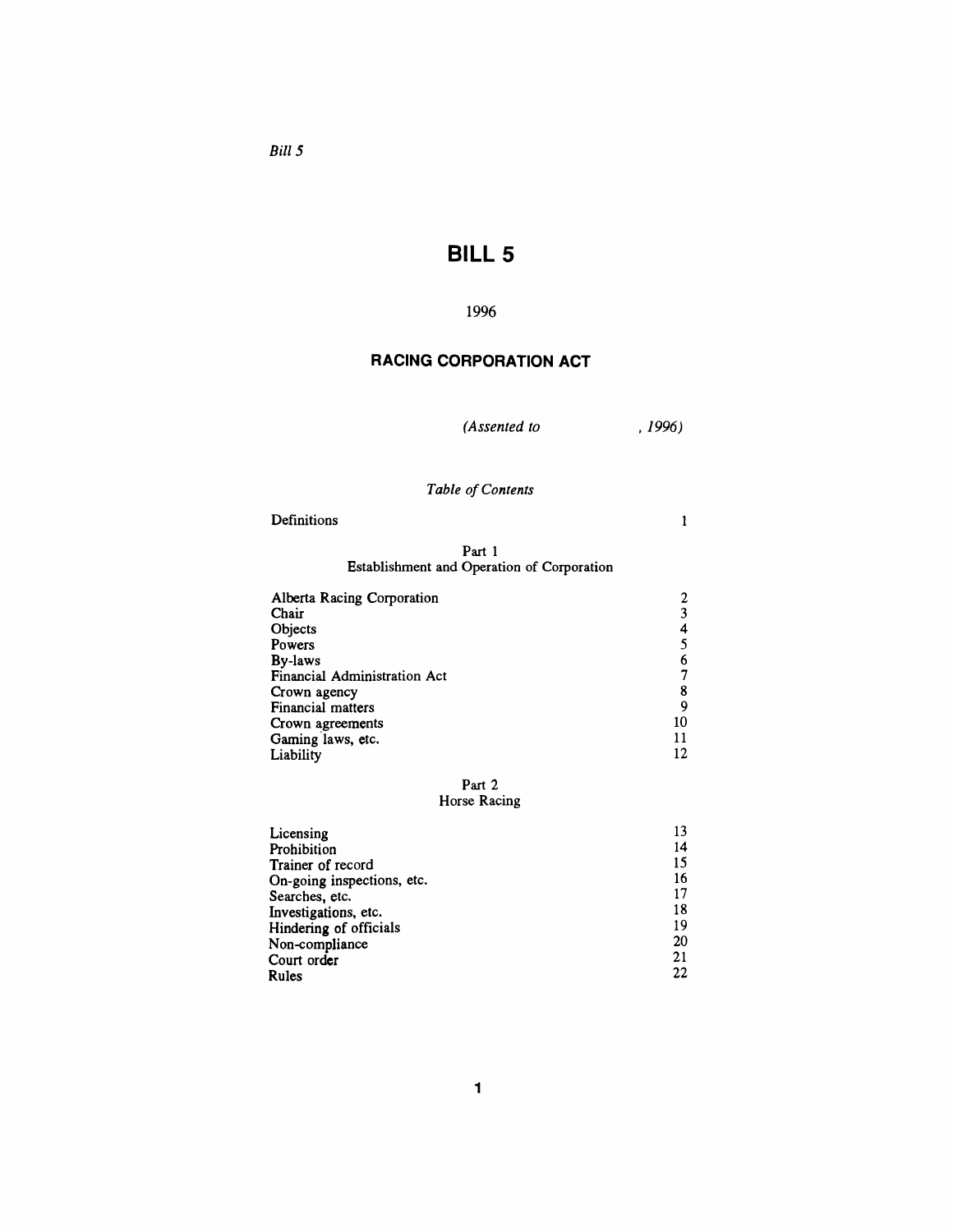| Part 3  |  |
|---------|--|
| Appeals |  |

| Appeal Tribunal                  | 23 |
|----------------------------------|----|
|                                  | 24 |
| Right to appeal                  |    |
| Commencement of appeal           | 25 |
| Decision of Appeal Tribunal      | 26 |
|                                  | 27 |
| Judicial review                  |    |
| Procedure before Appeal Tribunal | 28 |

#### *Part 4 Transitional, Repeals and Commencement*

| Corporation members            | 29 |
|--------------------------------|----|
| Existing appeals               | 30 |
| Existing regulations and rules | 31 |
| Transfer of assets, etc.       | 32 |
| Transitional                   | 33 |
| Consequential                  | 34 |
| Repeals                        | 35 |
| Coming into force              | 36 |

*HER MAJESTY, by and with the advice and consent of the Legislative Assembly of Alberta, enacts as follows:*

*Definitions <sup>1</sup> (1) In this Act,*

- *(a) "board" means the board of directors of the Corporation;*
- *(b) "Corporation" means the Alberta Racing Corporation;*
- *(c) "horse race" means a horse race in any of its forms;*
- *(d) "licensed activity" includes the following:*
	- *(i) the operation of a race track;*
	- *(ii) the conduct of a horse race;*
	- *(iii) riding or driving a race horse in a horse race;*
	- *(iv) the operation of an off track wagering facility;*
	- *(v) the operation of a facility showing or otherwise operating simulcast horse racing;*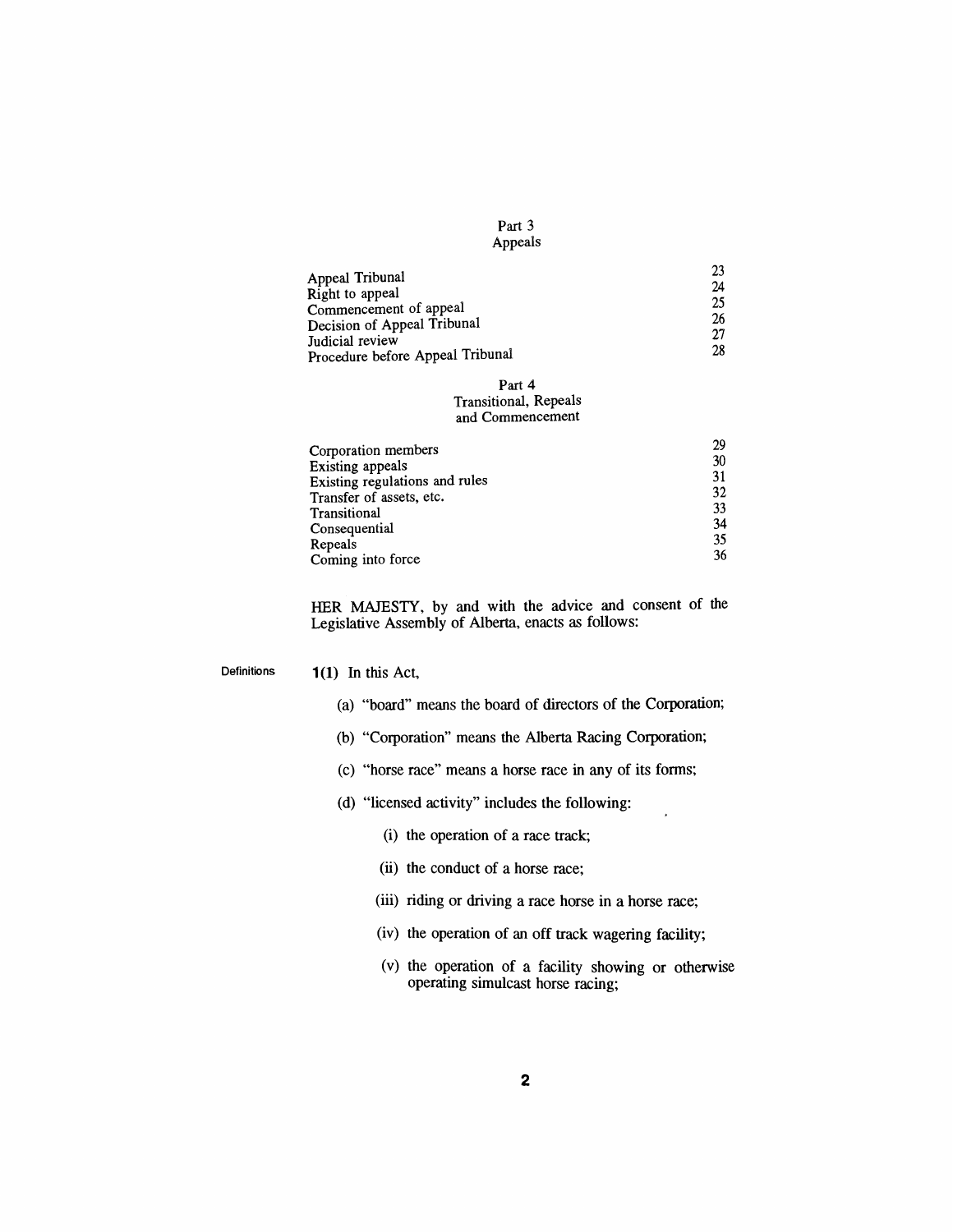- *(vi) the operation of a facility at which or through which wagers may be placed in respect of simulcast horse racing;*
- *(vii) any activity specifically related to horse racing but not referred to in subclauses (i) to (vi) that is prescribed by the rules as a licensed activity;*
- *(e) "off track wagering facility" means any facility not located at a race track at which a wager on the outcome of a horse race may be placed;*
- *(f) "Minister" means the Minister determined under section 16 of the Government Organization Act as the Minister responsible for this Act;*
- *(g) "pari mutuel wagering" means a form of wagering on the outcome of a horse race under which all wagers for each race are pooled and held for distribution of the total amount, less the deductions authorized by law, to holders of tickets on the winning horses;*
- *(h) "race horse" means an equine of any breed that*
	- *(i) is owned or otherwise maintained by a racing participant for the purposes of running in a horse race,*
	- *(ii) is located at or on a race track or is otherwise used or maintained for the purposes of or in connection with horse racing, or*
	- *(iii) is designated by the Corporation as a race horse;*
- *(i) "race track" includes*
	- *(i) any location or grounds at which a horse race takes place or customarily takes place, and*
	- *(ii) any buildings and facilities located on that location and those grounds;*
- *(j) "racing officials" means stewards, harness racing judges and other race track officials and employees whose duties relate to the actual running of horse races and includes*
	- *(i) veterinarians and analysts who are engaged in the inspection of, or the testing of specimens taken from, race horses, and*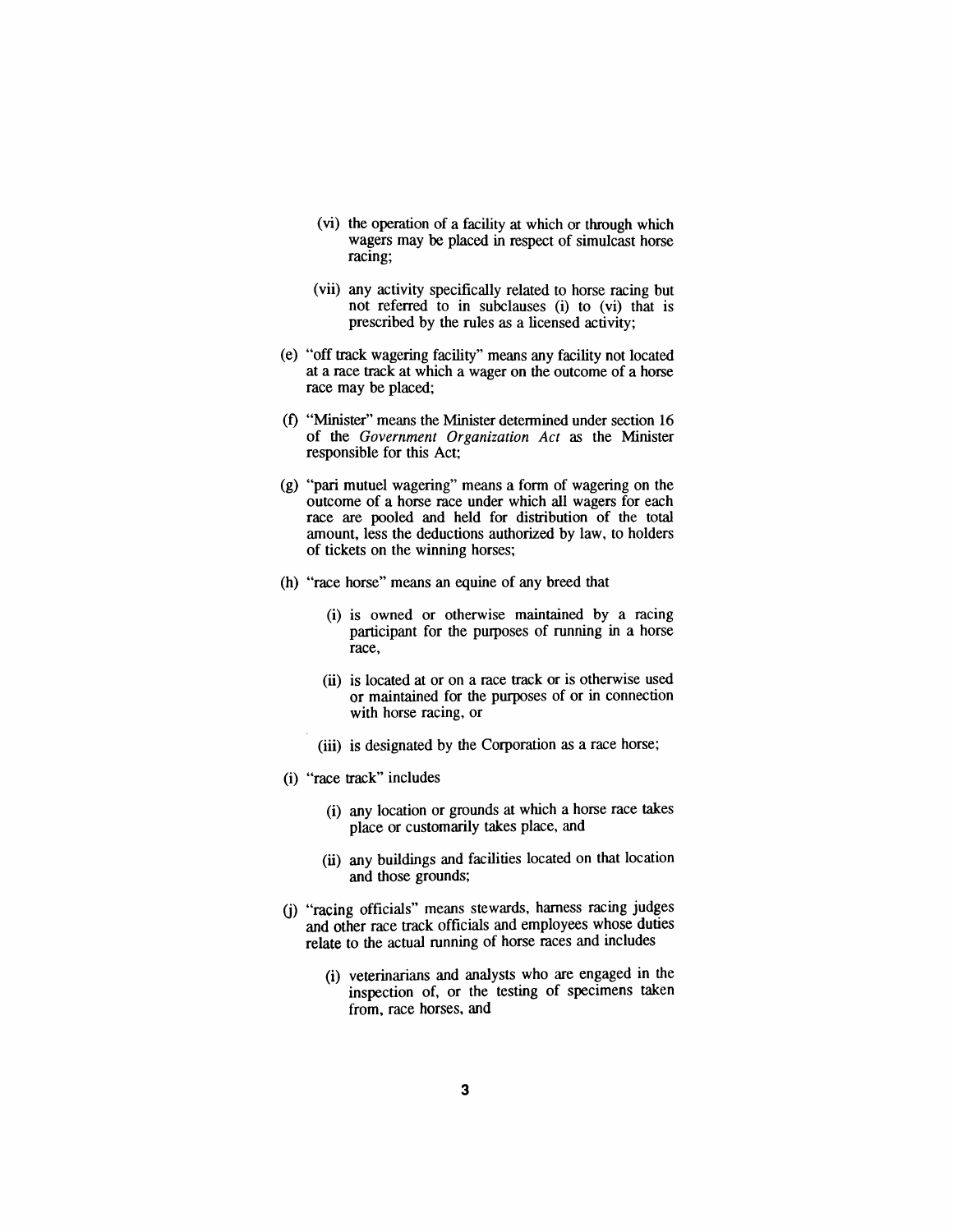*(ii) any other persons designated by the rules as racing officials,*

*but does not include racing participants;*

- *(k) "racing participants" means owners, trainers, drivers and jockeys of race horses and includes*
	- *(i) apprentice jockeys, grooms, jockeys' agents, jockeys' valets and exercise boys, and*
	- *(ii) any other persons designated by the rules as racing participants;*
- *(l) "selection committee" means the selection committee referred to in section 2(2)(a);*
- *(m) "simulcast" means the telecast or other transmission of audio and visual signals of a horse race that, for the purposes of allowing wagering to be conducted in Alberta on that horse race,*
	- *(i) is transmitted from the race track at which the horse race is being run, and*
	- *(ii) is received and shown at a location in Alberta,*

*at the time that the horse race is being run;*

*(n) "wager" means a wager placed under the system known as pari mutuel wagering.*

*(2) Any reference in this Act to "this Act" includes a reference to the rules made under this Act.*

#### *PART<sup>1</sup>*

#### *ESTABLISHMENT AND OPERATION OF CORPORATION*

*Alberta Racing Corporation*

*2(1) There is hereby established a corporation with the name A" lberta Racing Corporation" which shall consist of a board of directors made up of the following members:*

- *(a) one person appointed by The Horsemen's Benevolent and Protective Association of Alberta to represent the interests of that Association;*
- *(b) one person appointed by the Alberta Standardbred Horse Association to represent the interests of that Association;*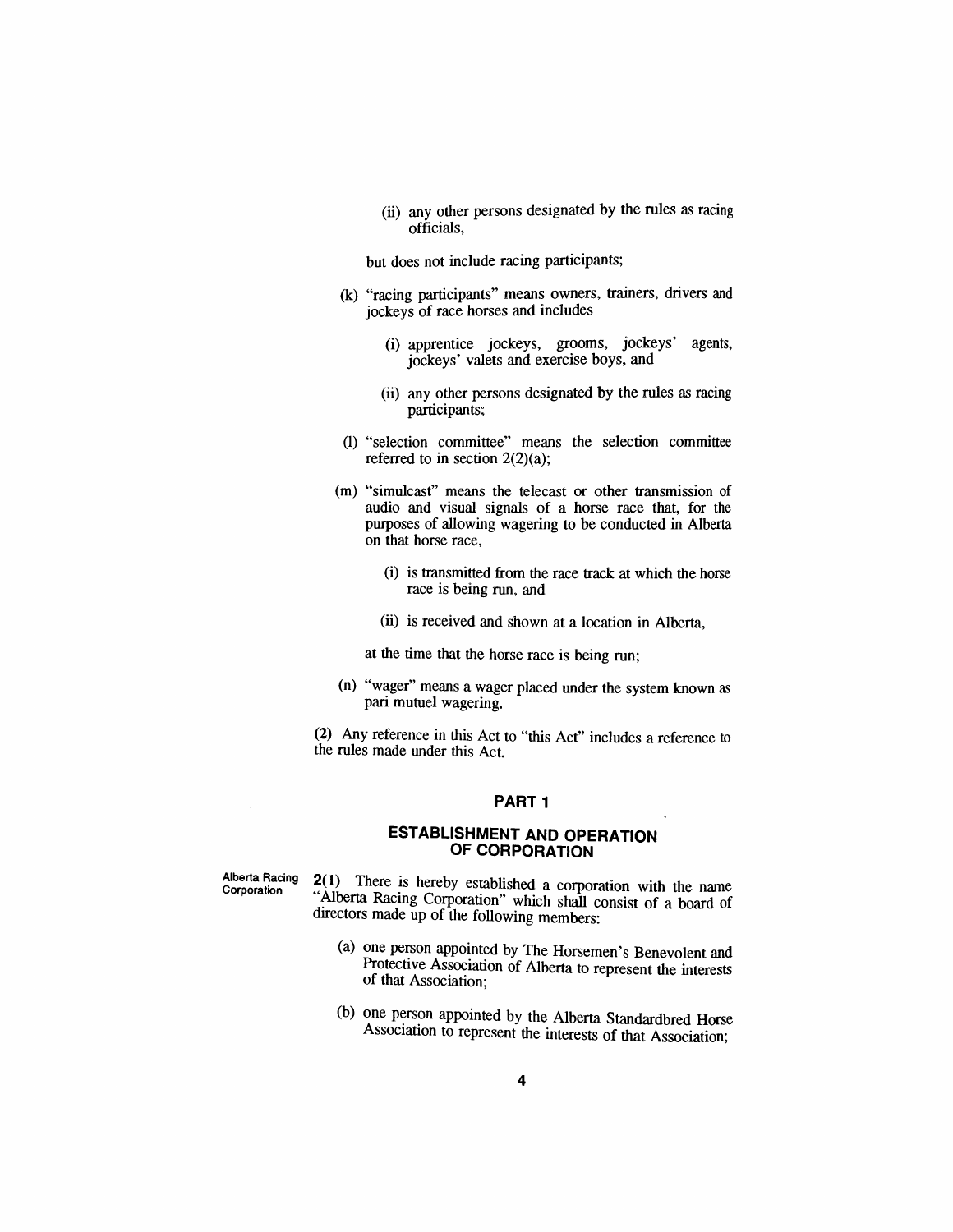- *(c) 3 persons who, in the opinion of the selection committee, represent the interests of the public;*
- *(d) 2 persons, other than those who represent the interests of the associations referred to in clauses (a) and (b), who, in the opinion of the selection committee, represent the interests of the race horse breeding industry.*

*(2) For the purposes of making appointments to the board with respect to the positions on the board referred to in subsection (1)(c) and (d), the following applies:*

- *(a) the current members of the board holding the positions referred to in subsection (1)(c) constitute a selection committee;*
- *(b) where*
	- *(i) there is a vacancy on the board in respect of the position of a person referred to in subsection (1)(c) or (d), or*
	- *(ii) the term of office of one or more of the current members of the board holding positions referred to in subsection (1)(c) or (d) is about to expire,*

*the selection committee shall, subject to the rules, advertise for nominations of persons from which a person or persons may be appointed to that position or those positions;*

- *(c) on receiving nominations, the selection committee shall submit to the board the names of a sufficient number of candidates, from among the names of the persons whose nominations were received by the selection committee, to fill the positions on the board to which appointments are to be made;*
- *(d) on the submission of the name of a candidate to the current members of the board,*
	- *(i) the current members of the board shall conduct a vote of the board to determine whether the candidate is to be appointed to fill the position, and*
	- *(ii) if the candidate receives at least a majority of the vote in favour of the candidate's being appointed to the position,*

*the current members of the board shall appoint the candidate*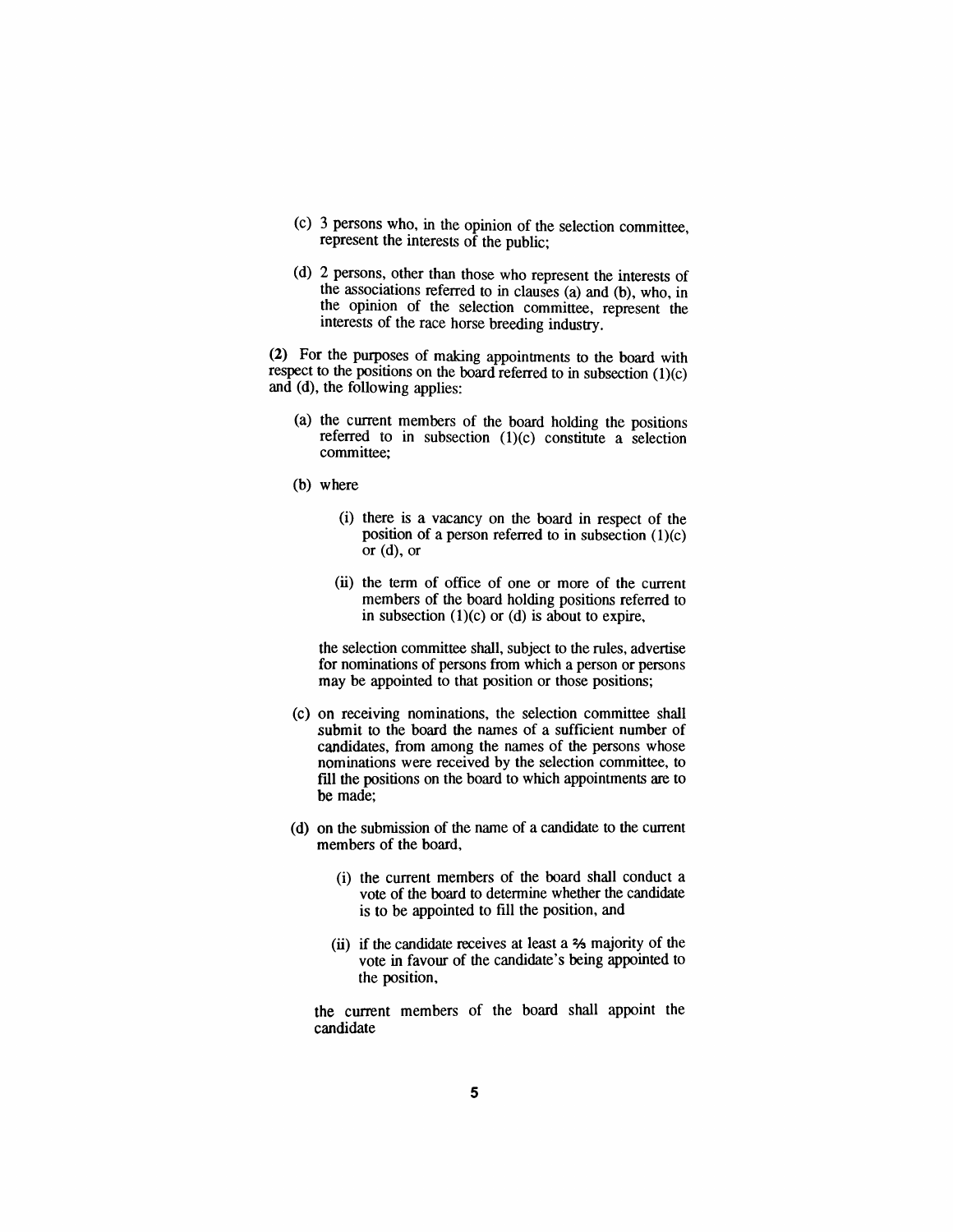- *(iii) to fill the vacancy, or*
- *(iv) to take office on the expiry of the current board member's term of office,*

*as the case may be.*

*(3) The term of office of a member of the board is 3 years or a shorter period of time prescribed by the persons appointing the member to the board.*

*(4) A person who is a member of the board may be reappointed as a member of the board but*

- *(a) that person is not eligible to serve for more than 6 consecutive years as a member of the board, and*
- *(b) where the person has served for 6 consecutive years as a member of the board, that person is not eligible to be appointed again as a member of the board until 3 years has expired from the time that the person's last appointment to the board terminated.*

*(5) The board may, unless otherwise directed by the Minister, change the name of the Corporation or use a trade name that is different from the name of the Corporation.*

*(6) Notwithstanding subsections (1) and (2), after the coming into force of this Act,*

- *(a) the initial appointment to each of the positions on the board shall be made by the Minister from among persons who, in the opinion of the Minister, meet the criteria with respect to the representation of the interests referred to in subsection (1), and*
- *(b) if at any time after the initial appointments are made to the board under clause (a) a position becomes vacant on the board and an association or the board, as the case may be, is unable to make or does not make the appointment to the board in accordance with subsection (1) or (2), the Minister may make the appointment.*
- *(7) The quorum of the board is 3 members of the board.*
- 
- *Chair 3(1) The chair of the board shall,*
	- *(a) during the period of 3 years from the day of the coming into force of this Act, be designated by the Minister from*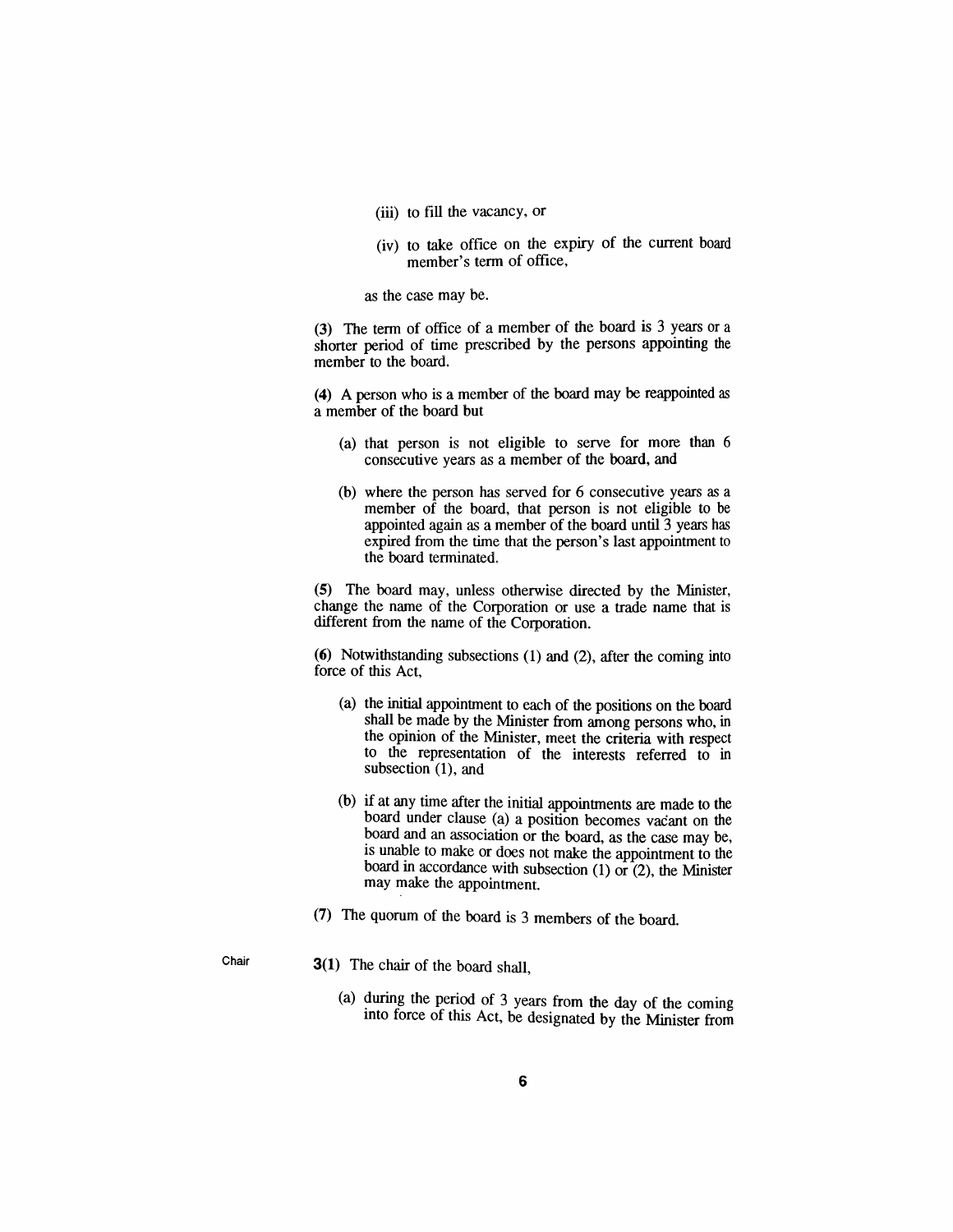*among the members of the board referred to in section 2(1)(c), and*

*(b) on the conclusion of the period of 3 years from the day of the coming into force of this Act, be designated by a majority of the members of the board from among the members of the board referred to in section 2(1)(c).*

*(2) Notwithstanding subsection (1)(b), if the members of the board are unable to designate a chair, the Minister may designate a chair from among the members of the board referred to in section 2(1)(c).*

- *Objects 4 The objects of the Corporation are to govern, direct, control, regulate, manage, market and promote horse racing in any or all of its forms in Alberta.*
- *Powers 5 The Corporation has, for the purposes of carrying out its objects under this Act, the capacity and the rights, powers and privileges of a natural person.*

*By-laws 6(1) The board may make by-laws governing the administration and management of the business and affairs of the Corporation, including the establishment and payment of remuneration and expenses to the members of the board.*

> *(2) The Regulations Act does not apply to a by-law made under this section.*

*Financial Administration Act 7 The Financial Administration Act does not apply to the Corporation or any matter carried out under this Act.*

*Crown agency 8 The Corporation is not an agent of the Crown.*

*Financial matters 9(1) All fees, costs and other revenue arising with respect to the administration of this Act or any other matter administered by the Corporation are the revenues of the Corporation.*

> *(2) All money from any source that is received by and all money that is payable to the Corporation belongs to the Corporation.*

> *(3) Any income earned from the money of the Corporation accrues to and belongs to the Corporation.*

*(4) The Corporation*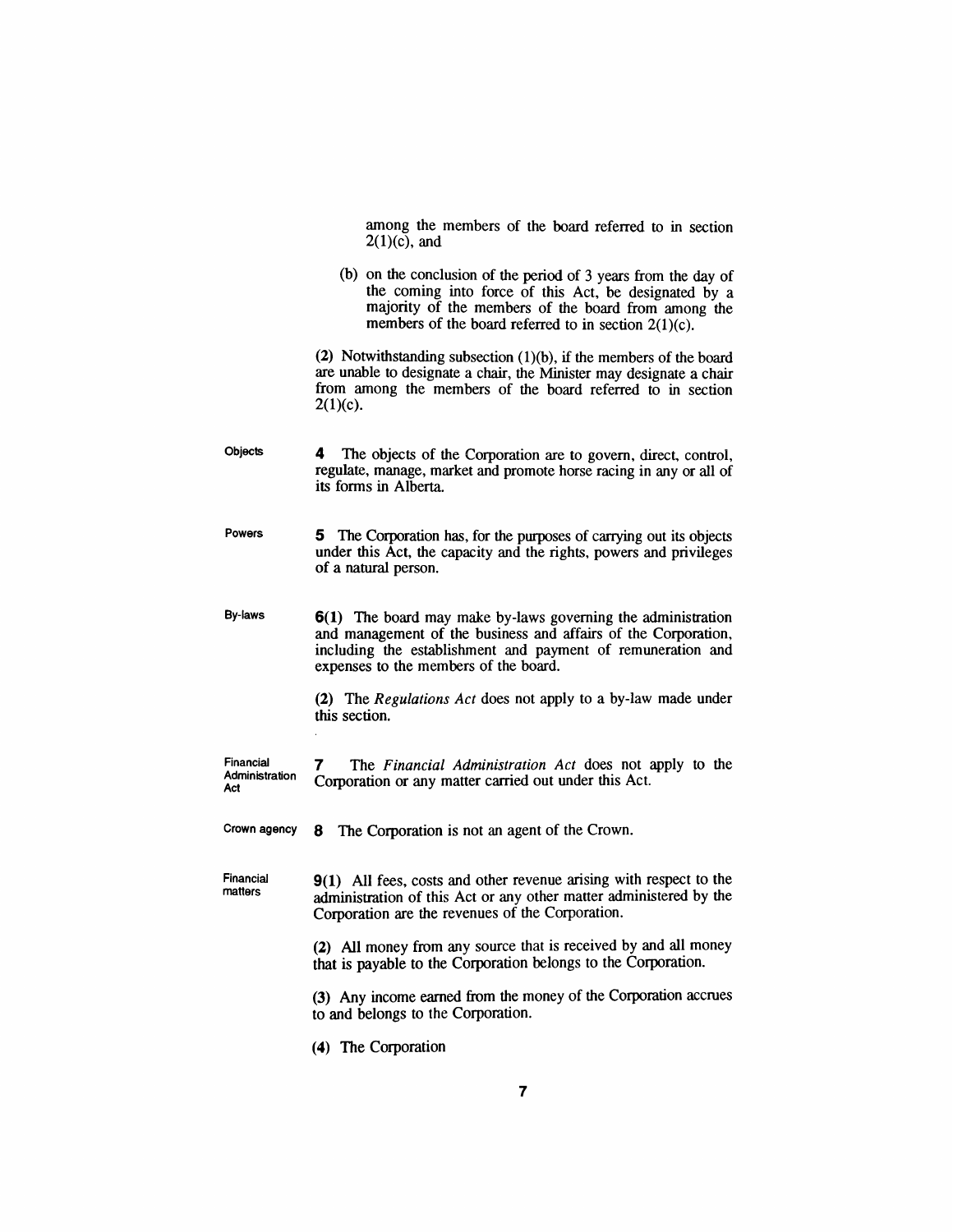- *(a) shall use its funds*
	- *(i) to pay for the expenses and costs incurred in carrying out the administration and management of the business and affairs of the Corporation, and*
	- *(ii) for the carrying out of the objects of the Corporation,*

*and*

- *(b) shall not directly or indirectly pay any dividend or other form of profit sharing to any member of the board or to any other person.*
- *Crown agreements 10 Without limiting the capacity or power of the Corporation to enter into agreements, the Corporation, at the request of the Minister, may on behalf of the Government enter into agreements with any other government, person or agency with respect to horse racing.*

*Gaming laws, etc. 11 The Corporation shall operate in accordance with the laws governing gaming and the policies and directions of the Government with respect to gaming.*

*Liability 12(1) No action lies against the members of the board, the members of the Appeal Tribunal, any racing official or any employee or agent of the Corporation or of the Appeal Tribunal for anything done or not done by any of them in good faith while exercising their powers or performing their duties under this Act.*

> *(2) Nothing in this section shall be construed so as to prohibit a person from bringing any action against the Corporation.*

> *(3) Any action, other than an application made under section 27, that is brought in respect of the Appeal Tribunal shall be brought against the Corporation.*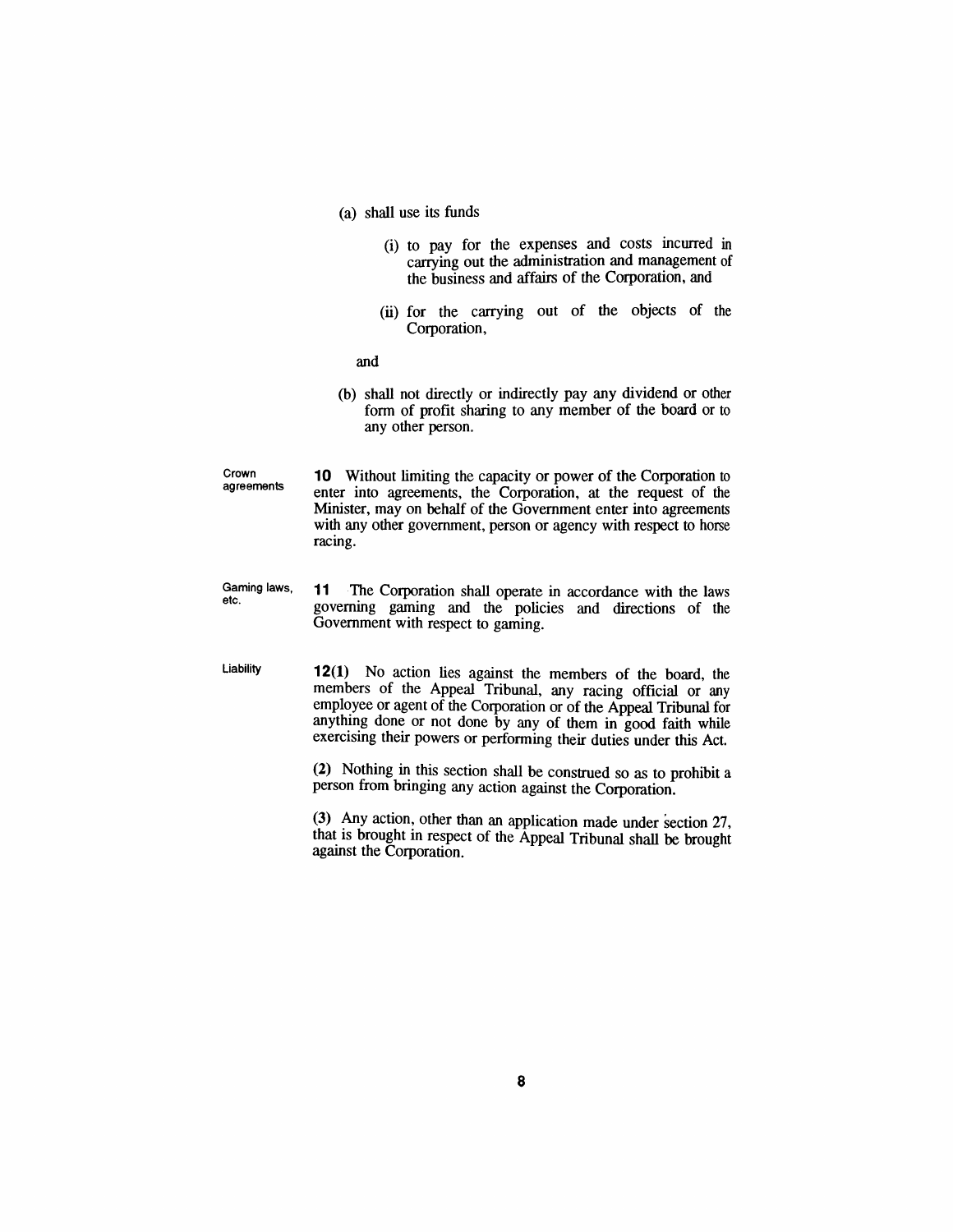#### *PART 2*

#### *HORSE RACING*

*Licensing 13 The Corporation may require that the following persons be licensed by the Corporation:*

- *(a) persons who operate race tracks;*
- *(b) persons who carry out licensed activities other than the operation of race tracks;*
- *(c) racing officials;*
- *(d) racing participants.*
- *Prohibition 14(1) A person shall not carry out, attempt to carry out or purport to carry out a licensed activity in respect of which a licence is required under this Act unless that person is licensed under this Act to carry out that licensed activity.*

*(2) A person shall not carry out, attempt to carry out or purport to carry out an activity of a racing official unless that person is appointed by the Corporation as a racing official.*

*(3) A person shall not carry out, attempt to carry out or purport to carry out an activity of a racing participant in respect of which a licence is required under this Act unless that person is licensed under this Act as a racing participant for the purposes of carrying out that activity.*

*(4) Where a person is licensed under this Act to carry out an activity in respect of which a licence is required under this Act, that person shall not carry out, attempt to carry out or purport to carry out that activity during the time that the person's licence is suspended or otherwise not in force.*

*Trainer of record 15(1) The Corporation may require that the owner of a race horse register with the Corporation the name of a person who is the trainer of record for that race horse.*

> *(2) The Corporation may prohibit the racing of a race horse if no trainer of record has been registered with the Corporation for that race horse.*

> *(3) Subject to the rules, the trainer of record for a race horse is deemed to be responsible in respect of that race horse for any matter prescribed under the rules.*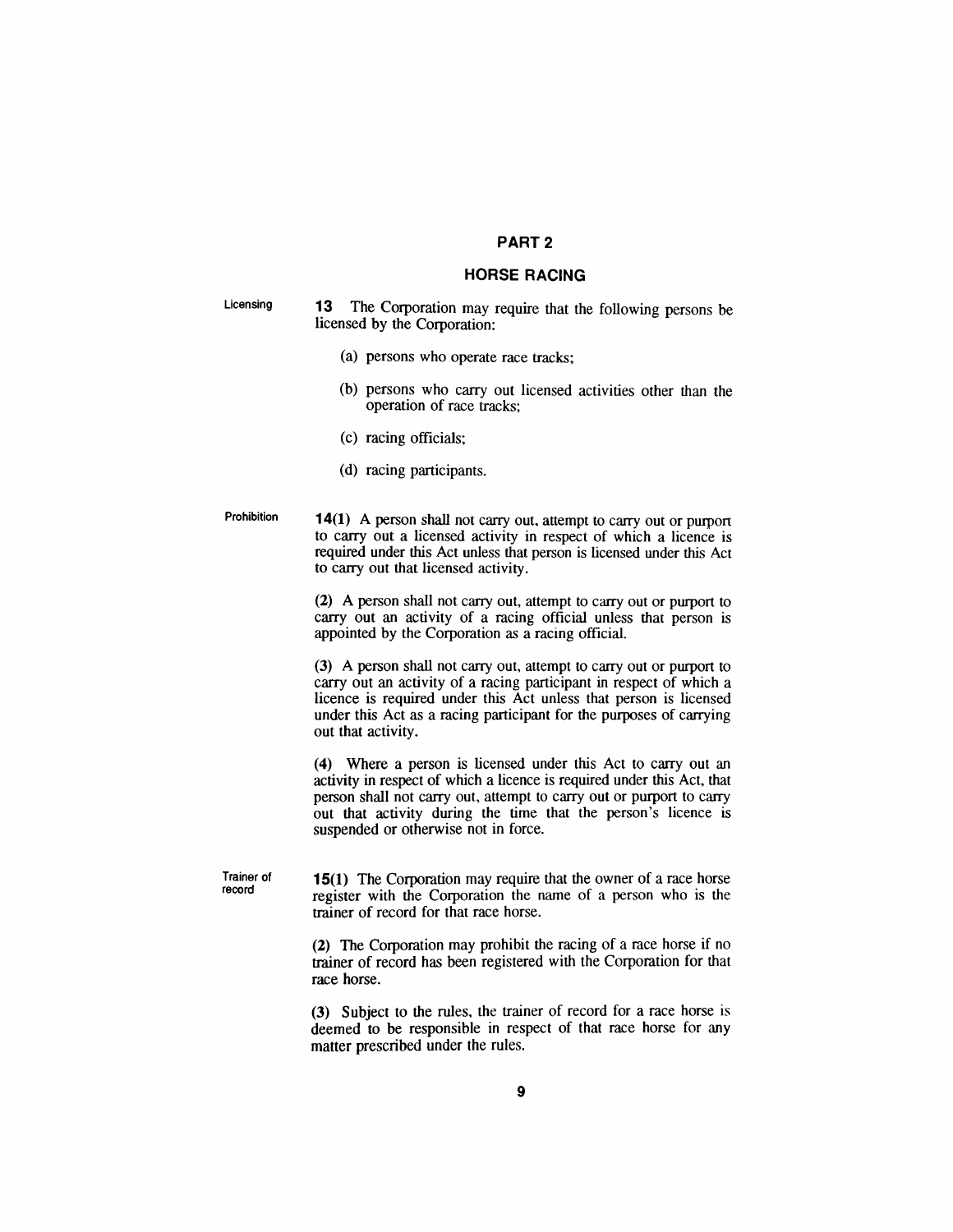*(4) Subject to the rules, where a contravention of this Act occurs with respect to a race horse, the trainer of record for that race horse is liable for that contravention and is subject to any penalty, sanction or direction that may be made in respect of that contravention.*

*(5) Nothing in subsection (3) or (4) shall be construed so as to remove or limit the liability of any other person who may be liable for a contravention of this Act with respect to a race horse.*

*On-going inspections, etc.*

- *16(1) For the purposes of*
	- *(a) administering this Act,*
	- *(b) fostering compliance with this Act,*
	- *(c) fostering the safety and health of race horses and persons engaged in horse racing, and*
	- *(d) fostering the fair and proper conduct of horse racing and the protection of the public,*

*a racing official designated under subsection (2) may, during any hours that are reasonable in the circumstances, from time to time or at any specific time*

- *(e) on, at or near a race track carry out inspections of*
	- *(i) race horses,*
	- *(ii) buildings, areas, receptacles or facilities,*
	- *(iii) vehicles,*
	- *(iv) racing participants,*
	- *(v) veterinarians, analysts and other persons employed or carrying out work at a race track, and*
	- *(vi) any documents, records, objects and things used in respect of race horses or the conduct of horse racing;*
- *(f) on, at or near a race track, on demand, take samples of fluids, material, substances and objects from or used in respect of race horses;*
- *(g) on, at or near a race track, on demand, take samples of breath and body fluids from racing participants;*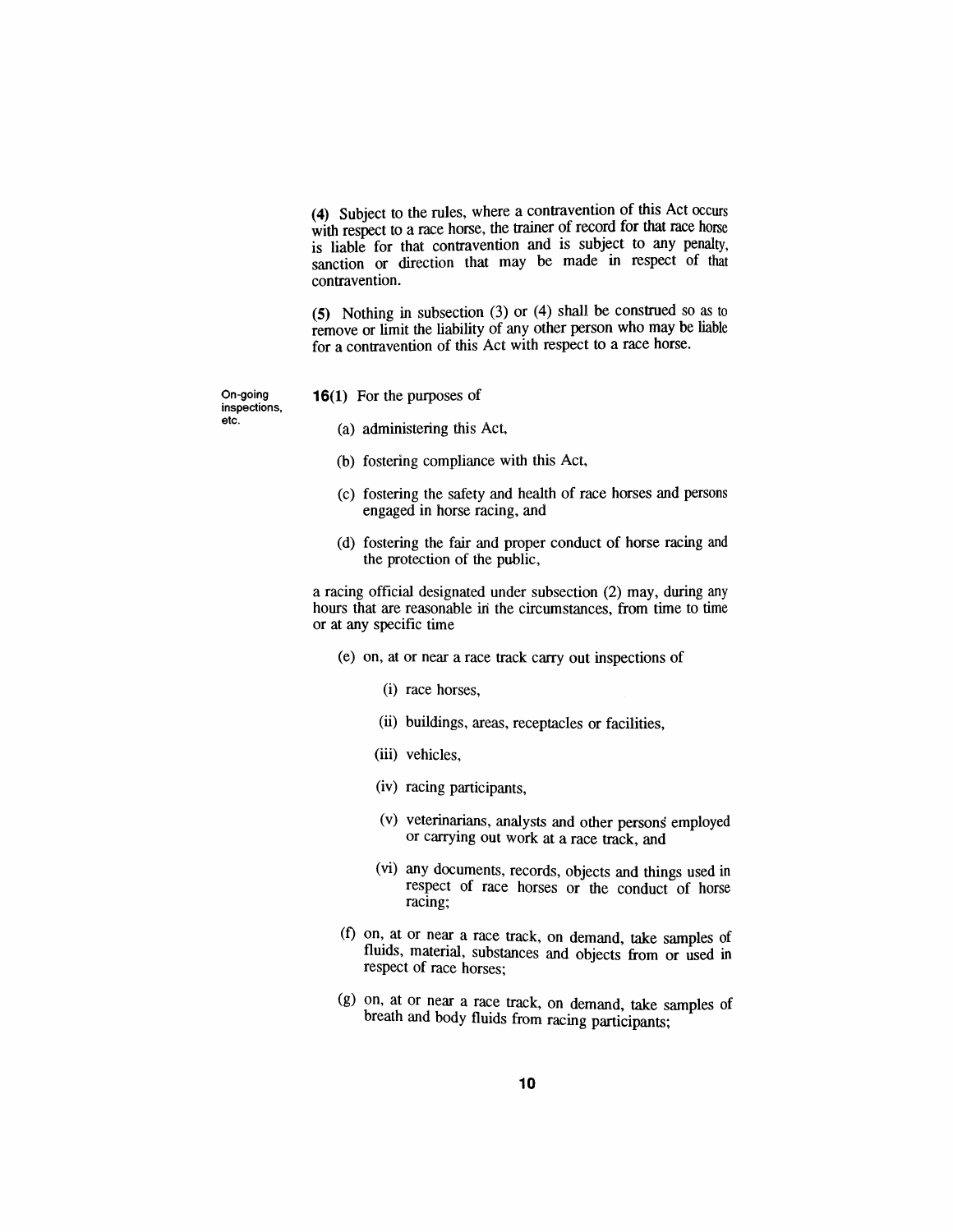- *(h) carry out inspections of*
	- *(i) off track wagering facilities,*
	- *(ii) facilities at which the simulcast of horse racing takes place, and*
	- *(iii) any documents, records, objects and things used in respect of off track wagering facilities or the simulcast of horse racing.*

*(2) The Corporation may designate those racing officials who may carry out inspections and other functions and duties under subsection (1).*

- *Searches, etc. 17(1) Where a racing official designated under subsection (2) suspects that*
	- *(a) the safety or health of a race horse is in jeopardy,*
	- *(b) a substance that is prohibited under the rules or any enactment has been administered to a race horse,*
	- *(c) a race horse has been fitted with or had implanted on or in the race horse a device of any nature that is prohibited under the rules or any enactment,*
	- *(d) a horse race has been conducted in a manner not authorized under the rules,*
	- *(e) any object or equipment has been used in respect of a race horse or a horse race that is prohibited under the rules or does not comply with the rules,*
	- *(f) any improper activity has taken place in respect of the handling of a race horse or the conduct of a horse race, or*
	- *(g) any person has engaged in any other activity for which a person's licence may be suspended or revoked or a sanction or penalty may be imposed under this Act,*

*a racing official, during any hours that are reasonable in the circumstances, may on, at or near a race track do one or more of the following:*

- *(h) conduct a search*
	- *(i) of any building, area, receptacle, facility or vehicle that relates to any matter referred to in clauses (a) to (g), and*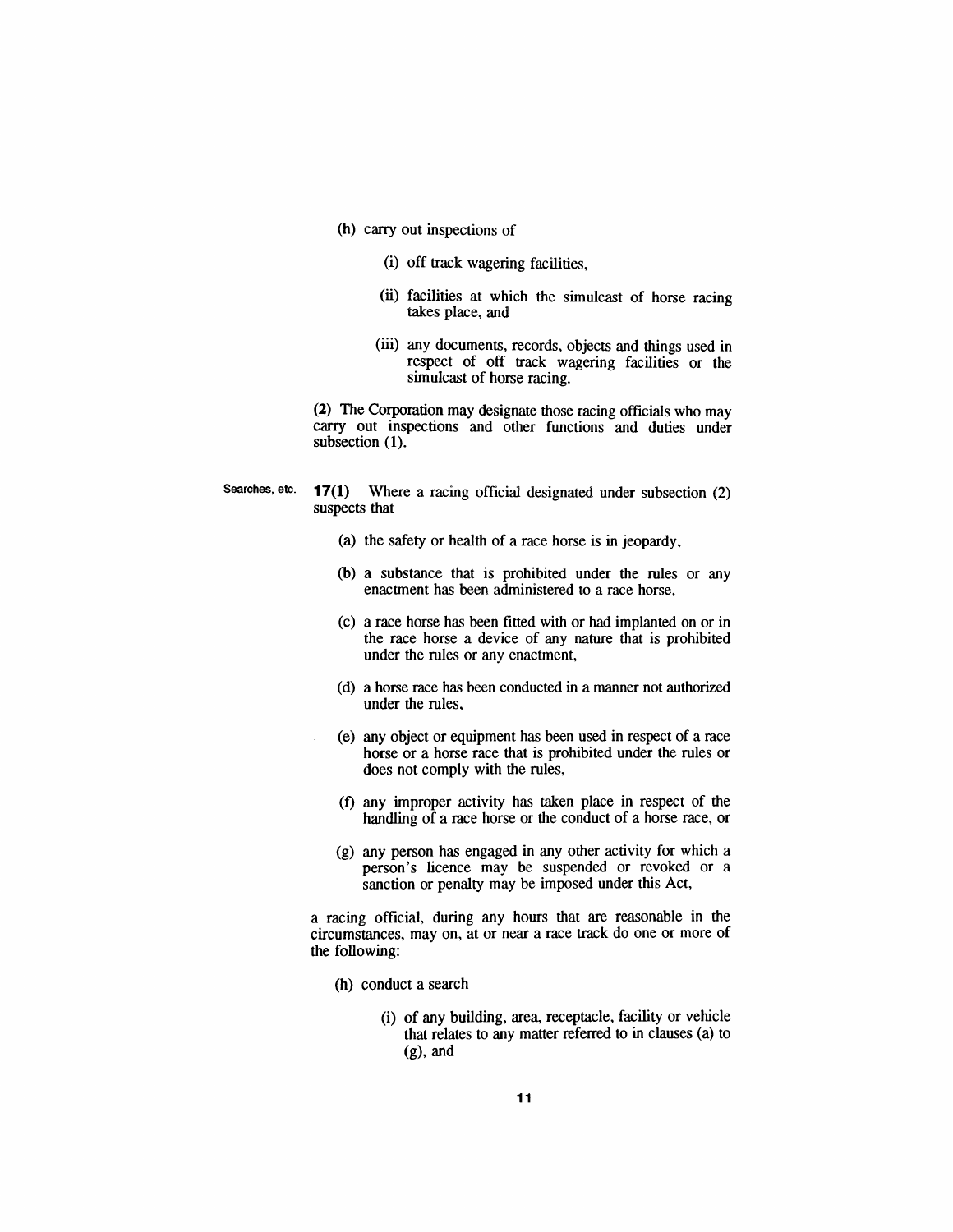- *(ii) of any person who may have been involved in any matter referred to in clauses (a) to (g);*
- *(i) conduct a search of or in respect of any race horse;*
- *(j) seize any document, record, object or thing that relates to any matter referred to in clauses (a) to (g) or that is used in respect of a race horse or a horse race.*

*(2) The Corporation may designate those racing officials who may carry out searches and seizures under subsection (1).*

*Investigations, etc. 18(1) A racing official designated under subsection (3) may conduct an investigation and hearing into any matter where the racing official or an employee or agent of the Corporation is of the opinion that a person has or is suspected by that racing official, employee or agent of having (a) failed to comply with or contravened this Act, or (b) carried out an activity or acted in a manner that is prejudicial to the best interests of horse racing, for which a licence may be suspended or revoked or other penalties or sanctions may be imposed under the rules. (2) For the purposes of conducting an investigation and hearing, a racing official may exercise, in respect of the investigation and hearing, the same powers as may be exercised by the Appeal Tribunal under section 28 when conducting an appeal. (3) The Corporation may designate those racing officials who may conduct investigations and hearings under subsection (1). Hindering of officials 19 No person shall hinder the Corporation, a racing official or any employee or agent of the Corporation from carrying out any functions or duties permitted or required under this Act. Noncompliance 20(1) Any contravention of or failure to comply with this Act by a person does not constitute an offence. (2) Where, in the opinion of a racing official, a person (a) has failed to comply with or has contravened this Part or a rule made under this Part, or (b) has carried out an activity or acted in a manner that is prejudicial to the best interests of horse racing,*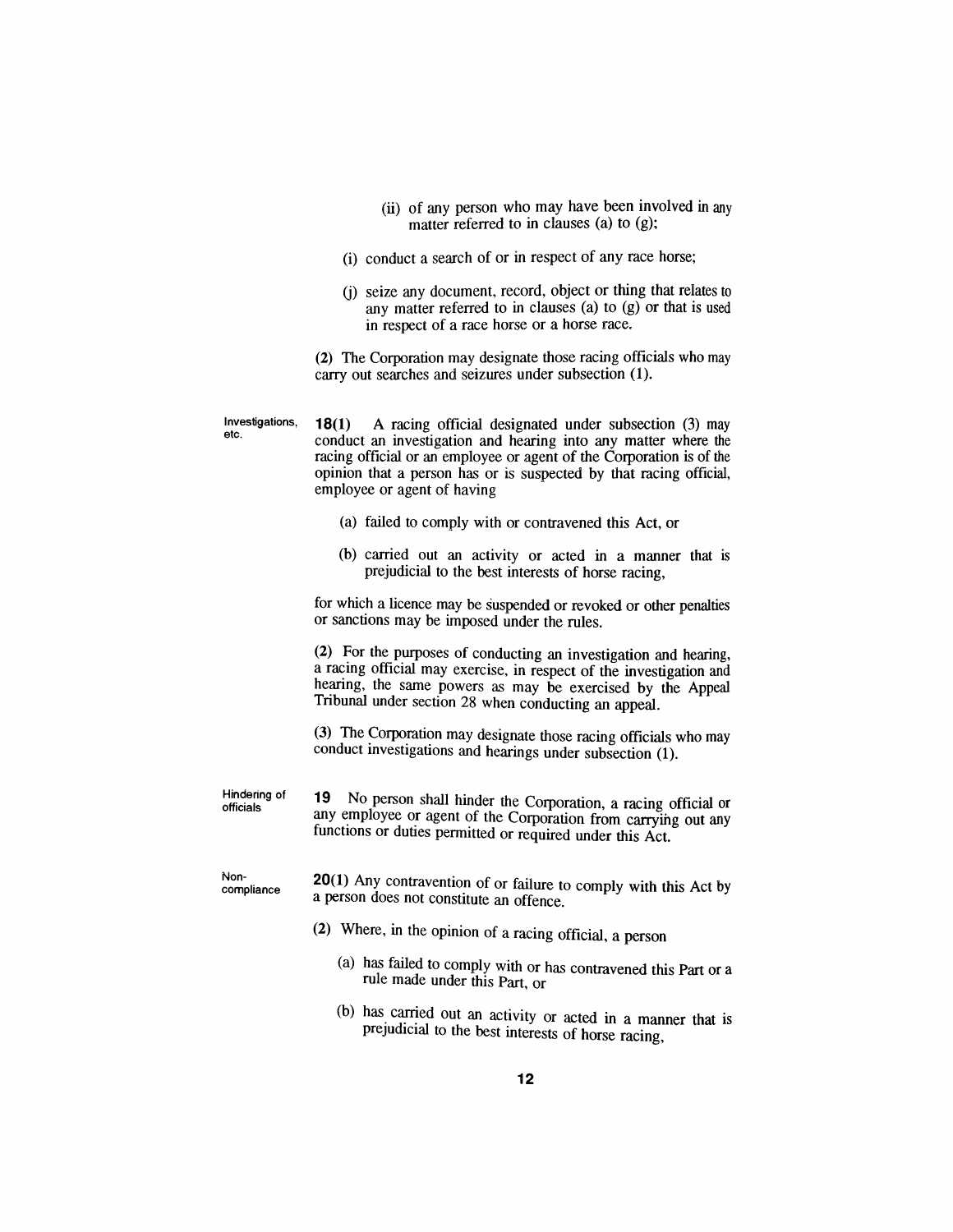*that non-compliance, contravention, activity or act is grounds on which, subject to the rules,*

- *(c) a licence issued to that person under this Act may be suspended or revoked;*
- *(d) a sanction may be imposed on that person;*
- *(e) a monetary penalty may be imposed on that person.*

*(3) Any monetary penalty imposed under this Act is a debt owing to the Corporation.*

*Court order 21(1) If a person*

- *(a) when not licensed, carries on a licensed activity for which a licence is required under this Act,*
- *(b) carries on a licensed activity while that person's licence is suspended or otherwise not in force,*
- *(c) in any manner hinders the Corporation, a racing official or any employee or agent of the Corporation from carrying out any activity or duty permitted or required under this Act, or*
- *(d) fails to comply with a sanction or penalty imposed under this Act,*

*the Corporation may by an originating notice apply to the Court of Queen's Bench for an order doing one or more of the following:*

- *(e) directing the person to stop carrying out the licensed activity;*
- *(f) directing the person to stop hindering the carrying out of the activity or duty by the Corporation, racing official, employee or agent;*
- *(g) directing the person to comply with the sanction or penalty;*
- *(h) giving any other direction, including the payment of costs, that the Court considers appropriate.*

*(2) On the filing of an originating notice with the clerk of the Court of Queen's Bench, the Court may, if it considers it necessary in the circumstances, hear an interim application on 2 days' notice and make an interim order granting such relief as the Court considers appropriate pending the determination of the application.*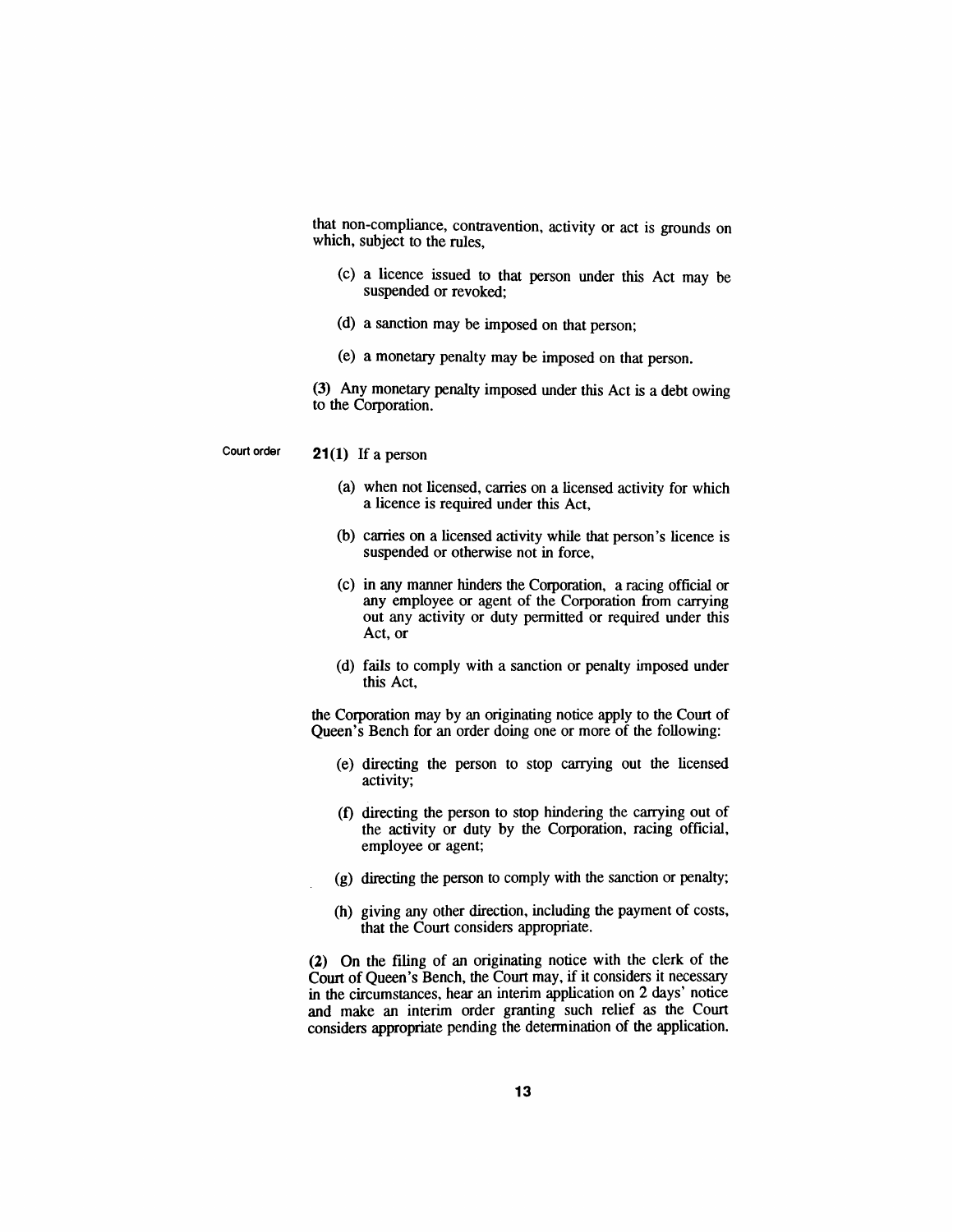*(3) An interim order under subsection (2) may be made ex parte if the Court considers it appropriate to do so in the circumstances.*

- *Rules 22(1) The Corporation may make rules*
	- *(a) defining, for the purposes of this Act, any term that is not otherwise defined by this Act;*
	- *(b) prescribing activities, in addition to those referred to in section 1(1)(d), as licensed activities;*
	- *(c) designating persons, in addition to those specified in section 1(1)(j), as racing officials;*
	- *(d) designating persons, in addition to those specified in section 1(1)(k), as racing participants;*
	- *(e) governing the licensing of persons under this Act and the suspension, revocation and reinstatement of licences and designating the persons or class of persons who may issue, suspend, revoke or reinstate licences;*
	- *(f) governing the imposing of conditions under which a licence is issued, including the right to search the licensee and property of the licensee;*
	- *(g) establishing, in any amounts considered appropriate by the Corporation, fees or other charges*
		- *(i) for any licences issued under this Act,*
		- *(ii) for any services provided by the Corporation,*
		- *(iii) in respect of horse racing,*
		- *(iv) in respect of any activities carried out by the Corporation, and*
		- *(v) in respect of any matter that relates to the administration of this Act or the carrying out of the objects of the Corporation;*
	- *(h) governing the fees and charges referred to in clause (g);*
	- *(i) governing the allocation of racing days for the conduct of horse racing and the simulcast of horse racing;*
	- *(j) governing the conduct of horse races;*
	- *(k) governing the simulcast of horse racing;*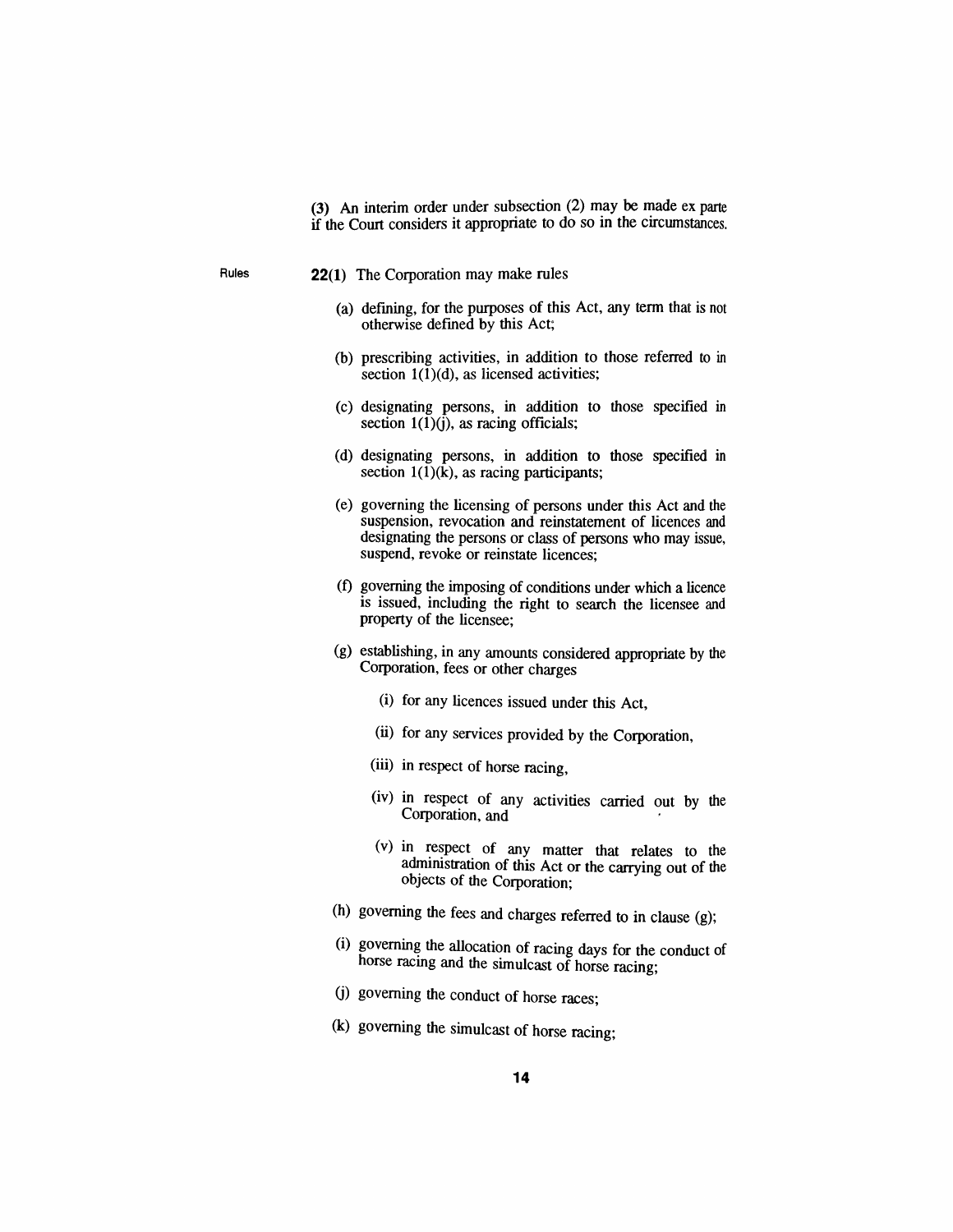- *(l) governing the operation of race tracks;*
- *(m) prescribing or restricting any matter in respect of a race horse or the racing of a race horse for which the trainer of record is responsible;*
- *(n) requiring horse breed registries to make rules establishing the qualifications for accredited race horses bred in Alberta for the purposes of promoting, developing and improving the breeding of race horses in Alberta;*
- *(o) governing the criteria that must be met by rules made by horse breed registries under clause (n);*
- *(p) governing substances that may be administered to a race horse;*
- *(q) prohibiting the administering of substances to a race horse;*
- *(r) governing devices that may be fitted to or implanted in a race horse;*
- *(s) prohibiting the fitting to or the implanting of a device in a race horse;*
- *(t) governing veterinary practices in respect of race horses;*
- *(u) governing the taking of samples under section 16 and the analysis of those samples;*
- *(v) establishing and governing the imposition and enforcement of sanctions and penalties under this Act;*
- *(w) subject to this Act, governing the conduct of inspections, searches and seizures carried out under this Act;*
- *(x) governing the conduct of investigations and hearings carried out under section 18 by racing officials including, for the purposes of conducting an investigation and hearing,*
	- *(i) making, with all necessary modifications, rules with respect to the same subject-matter for which rules may be made under section 28, and*
	- *(ii) empowering a racing official to exercise, in respect of an investigation and hearing, the same powers as may be exercised by the Appeal Tribunal under the rules when conducting an appeal under section 28;*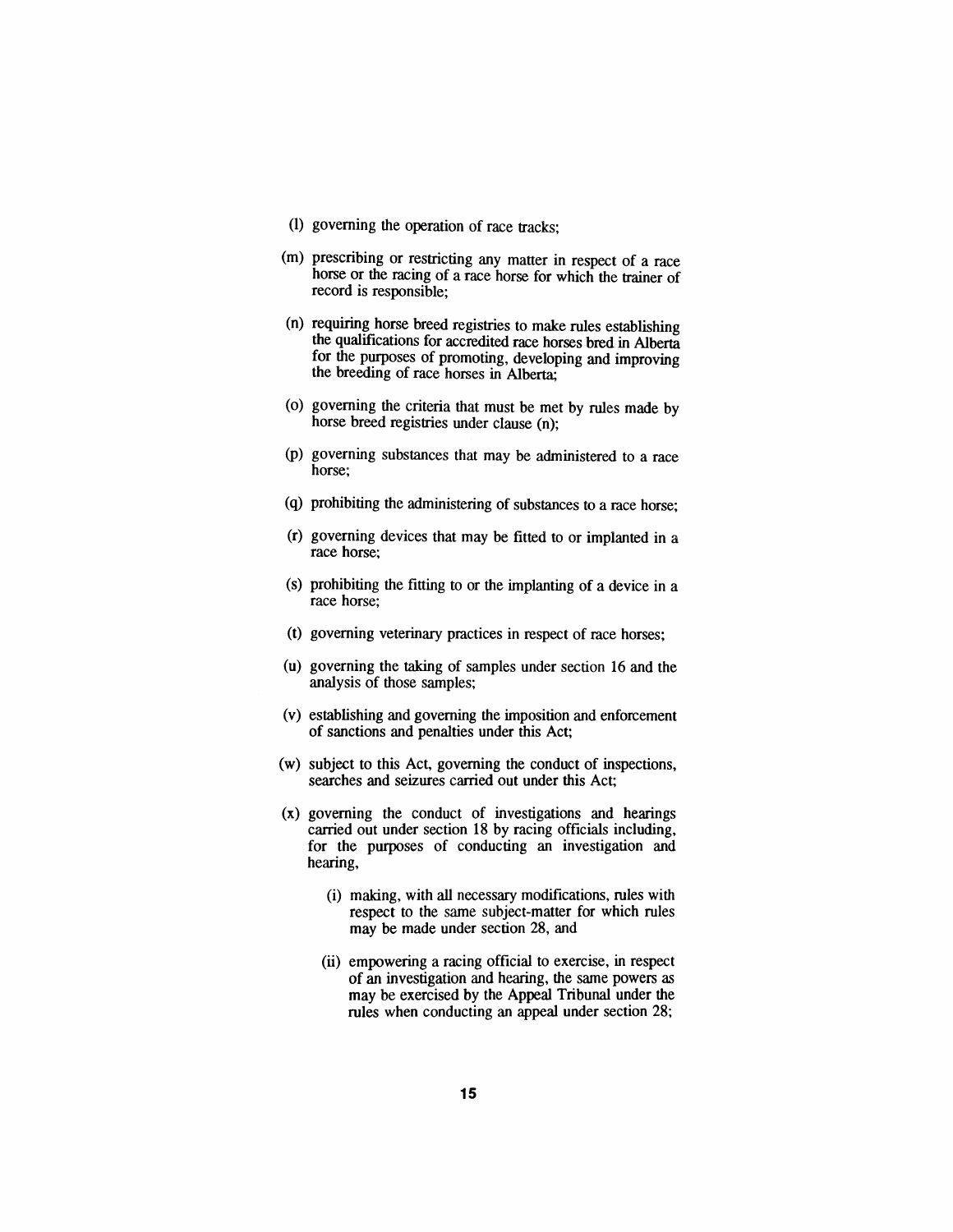- *(y) governing the records, accounts and documentation to be maintained by persons licensed under this Act,*
- *(z) prescribing the duties of racing officials and governing the carrying out of those duties;*
- *(aa) governing the activities of racing participants in respect of matters governed by this Act;*
- *(bb) governing, subject to section 2, the nomination and appointment of persons as members of the board.*

*(2) The Regulations Act does not apply to rules made under this section.*

#### *PART 3*

#### *APPEALS*

*Appeal Tribunal* *23(1) The Minister shall*

- *(a) appoint an Appeal Tribunal consisting of not more than <sup>3</sup> persons to hear appeals under this Act, and*
- *(b) designate one of the members of the Appeal Tribunal as the chair of the Appeal Tribunal.*

*(2) The term of office of a member of the Appeal Tribunal shall not exceed 3 years.*

*(3) A person who is a member of the Appeal Tribunal may be reappointed for one additional term of office but is then not eligible to be appointed again as a member of the Appeal Tribunal until 3 years has expired from the time that the person's last appointment to the Appeal Tribunal terminated.*

*(4) A person shall not at any one time be a member of both the board and the Appeal Tribunal.*

*(5) The Minister shall prescribe the remuneration and expenses payable to the chair and members of the Appeal Tribunal.*

*(6) The amount of the remuneration and expenses prescribed under subsection (5) and the expenses and costs incurred in the operation of the Appeal Tribunal shall be paid by the Corporation.*

*(7) The Corporation shall not give any directions to the Appeal Tribunal with respect to the conduct of appeals or the operation of the Appeal Tribunal.*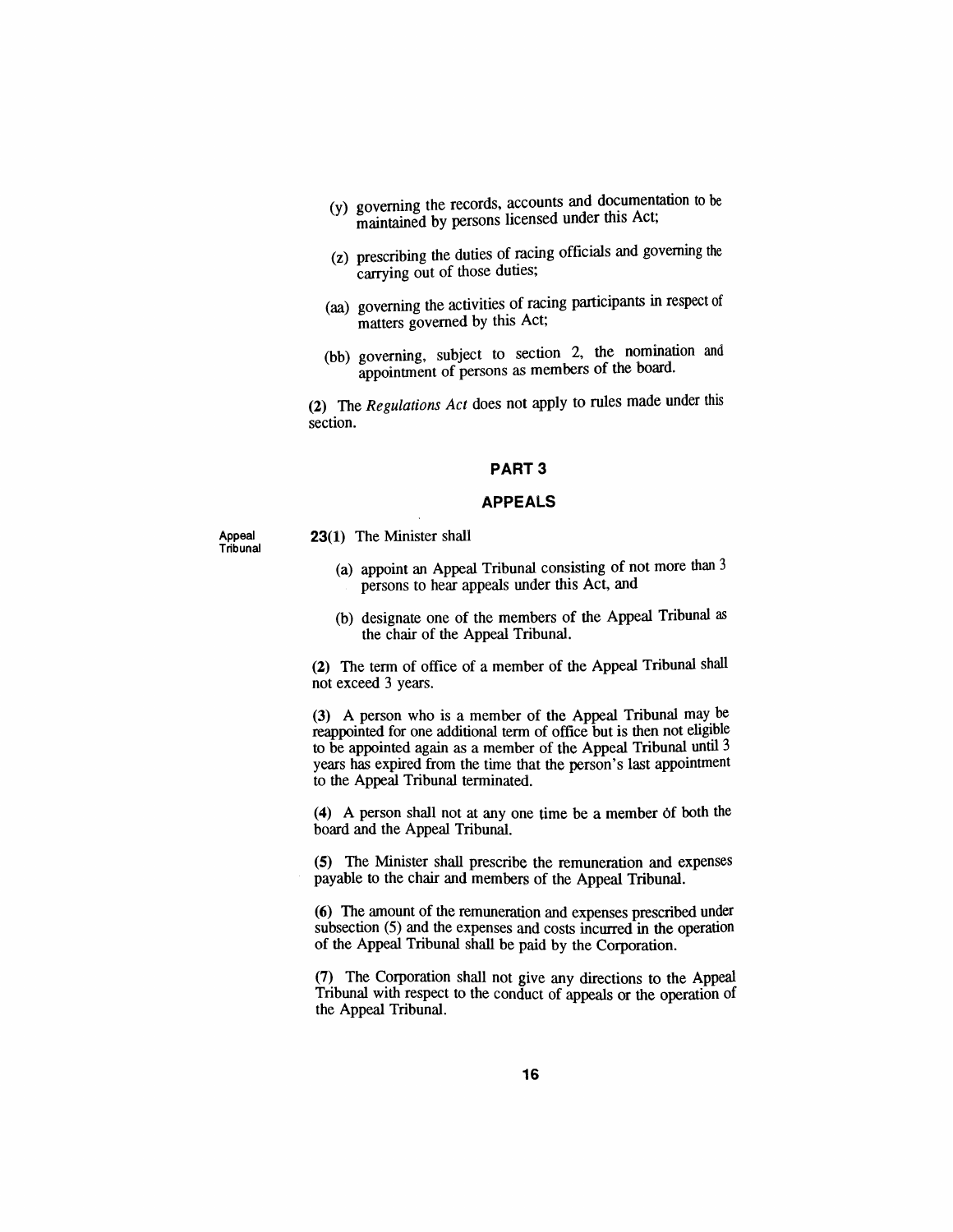*(8) Notwithstanding subsection (7), the Corporation is entitled to appear as a party before the Appeal Tribunal and to present evidence and make submissions to the Appeal Tribunal.*

*(9) The quorum of the Appeal Tribunal is 2 members of the Appeal Tribunal.*

*(10) Notwithstanding subsection (1), the Minister may appoint persons as acting members of the Appeal Tribunal to act when the Appeal Tribunal is unable to establish a quorum.*

*Right to appeal 24 Where a racing official makes a ruling or gives a direction, a person affected by that ruling or direction may appeal that ruling or direction to the Appeal Tribunal.*

*Commencement of appeal 25(1) A person who has a right of appeal may commence an appeal by serving on the Corporation, or on a person designated by the Corporation, a notice of appeal within 30 days from the day that the person receives written notification of the ruling or direction being appealed.*

> *(2) On being served with a notice of appeal, the Corporation shall, within 10 days from the day of being served with the notice of appeal, deliver the notice of appeal to the chair of the Appeal Tribunal.*

*Decision of Appeal Tribunal*

*26(1) When the Appeal Tribunal hears an appeal, the Appeal Tribunal may, by order, do one or more of the following:*

- *(a) dismiss the appeal;*
- *(b) allow the appeal and give such directions, if any, that the Appeal Tribunal considers appropriate in the circumstances;*
- *(c) vary the decision;*
- *(d) prescribe terms and conditions to which its order is subject;*
- *(e) make any other decision that in the opinion of the Appeal Tribunal is in the best interests of horse racing;*
- *(f) award costs.*

*(2) The Appeal Tribunal shall notify the parties to the appeal and the Corporation in writing of the Appeal Tribunal's decision.*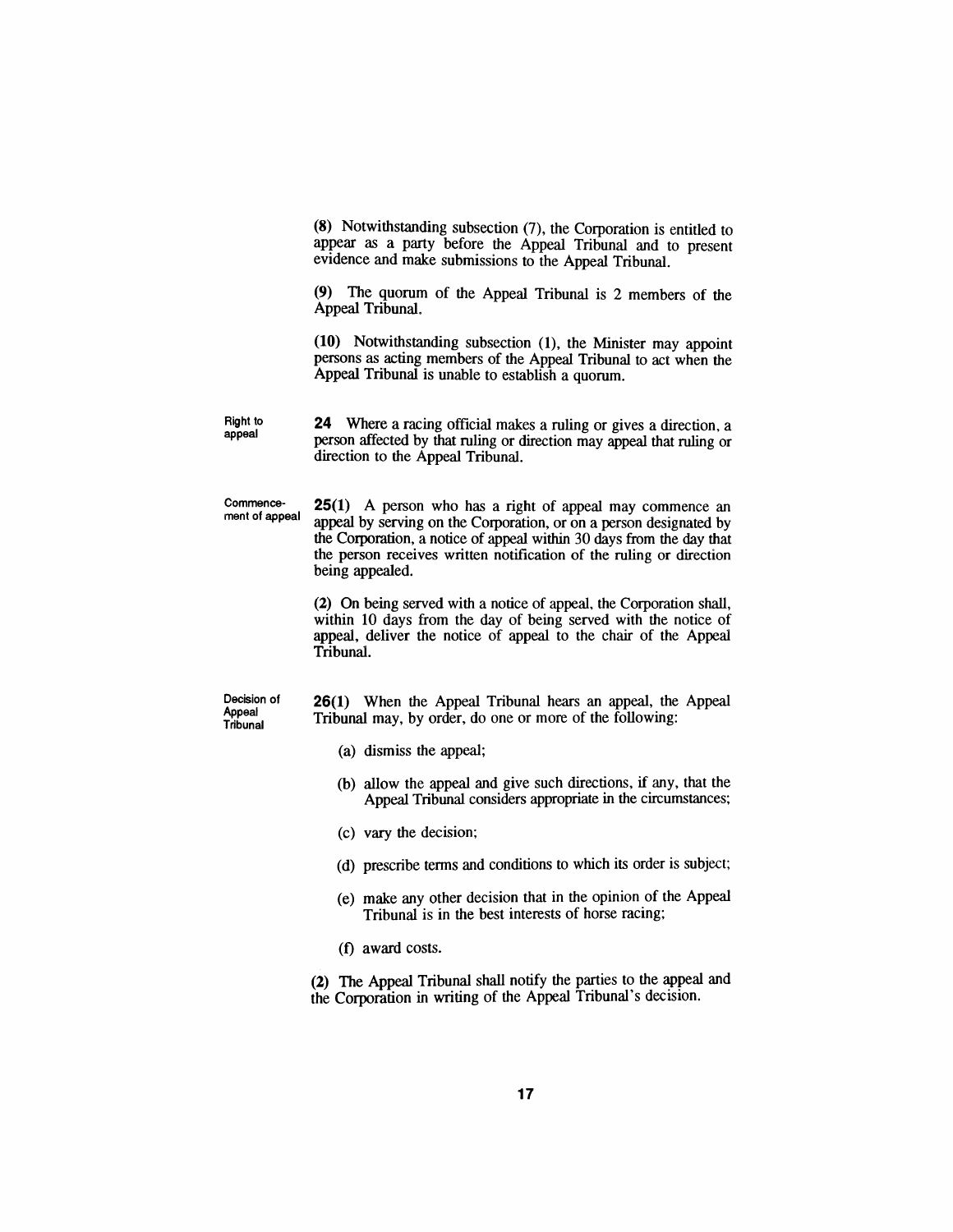*(3) Notwithstanding subsection (1), the Appeal Tribunal does not have the authority to order that a rule made under this Act be repealed, amended or otherwise varied.*

*Judicial review 27(1) Subject to subsection (2), no decision, order, directive, ruling or proceeding of the Appeal Tribunal shall be questioned or reviewed in any court by way of an application for judicial review or otherwise, and no order shall be made or process entered or proceedings taken in any court, whether by way of injunction, declaratory judgment, prohibition, quo warranto or otherwise, to question, review, prohibit or restrain the Appeal Tribunal or any of its proceedings.*

> *(2) A decision, order, directive, ruling or proceeding of the Appeal Tribunal may be questioned or reviewed by way of an application for judicial review seeking an order in the nature of certiorari or mandamus if the originating notice is filed with the Court of Queen's Bench and served on the Appeal Tribunal no later than 30 days after the date of the decision, order, directive, ruling or proceeding, or reasons in respect thereof, whichever is later.*

> *(3) The Court of Queen's Bench may, in respect of any application under subsection (2),*

- *(a) determine the issues to be resolved on the application, and*
- *(b) limit the contents of the return from the Appeal Tribunal to those materials necessary for the disposition of those issues.*

*Procedure before Appeal Tribunal*

*28(1) For the purposes of conducting appeals before the Appeal Tribunal,*

- *(a) the chair and the other members of the Appeal Tribunal have the same power as is vested in the Court of Queen's Bench for the trial of civil actions*
	- *(i) to summon and enforce the attendance of witnesses,*
	- *(ii) to compel witnesses to give evidence on oath or otherwise,*
	- *(iii) to compel witnesses to give evidence in person or otherwise, and*
	- *(iv) to compel witnesses to produce any record, object or thing that relates to the matter being heard;*
- *(b) the Appeal Tribunal may take evidence under oath;*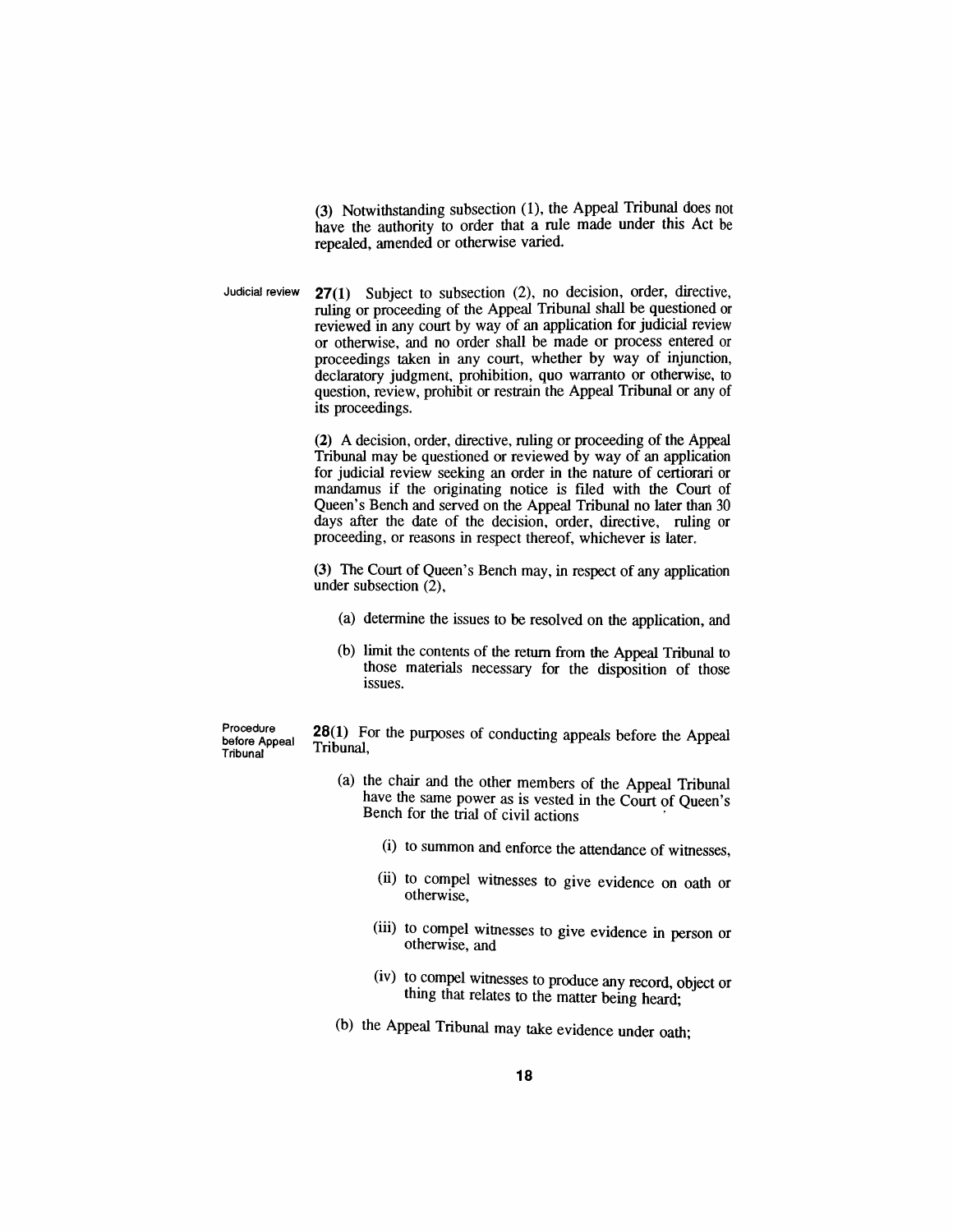- *(c) any member of the Appeal Tribunal may administer oaths for the purpose of taking evidence;*
- *(d) the Appeal Tribunal may grant interim relief and stays in respect of the proceedings before the Appeal Tribunal;*
- *(e) the Appeal Tribunal may reconsider a previous decision made by the Appeal Tribunal.*

*(2) With respect to appeals before the Appeal Tribunal, the Appeal Tribunal may make rules*

- *(a) governing notices of appeal;*
- *(b) governing the procedure before the Appeal Tribunal;*
- *(c) governing adjournments of matters before the Appeal Tribunal;*
- *(d) governing the attendance of witnesses;*
- *(e) governing the applicability of the rules of evidence in judicial proceedings to hearings before the Appeal Tribunal;*
- *(f) governing the receiving and recording of evidence;*
- *(g) empowering the Appeal Tribunal to proceed when a party to the appeal fails to appear at or attend a hearing;*
- *(h) governing the interim relief and stays that may be granted;*
- *(i) providing for majority and minority decisions;*
- *(j) empowering the Appeal Tribunal to consider an appeal without holding a hearing and governing the procedure to be used in those circumstances;*
- *(k) governing the applicability of the Alberta Rules of Court;*
- *(l) providing for the issuing and publication of decisions of the Appeal Tribunal;*
- *(m) empowering the Appeal Tribunal to require the production of any record, object or thing;*
- *(n) governing the reconsideration of decisions made by the Appeal Tribunal;*
- *(o) governing costs.*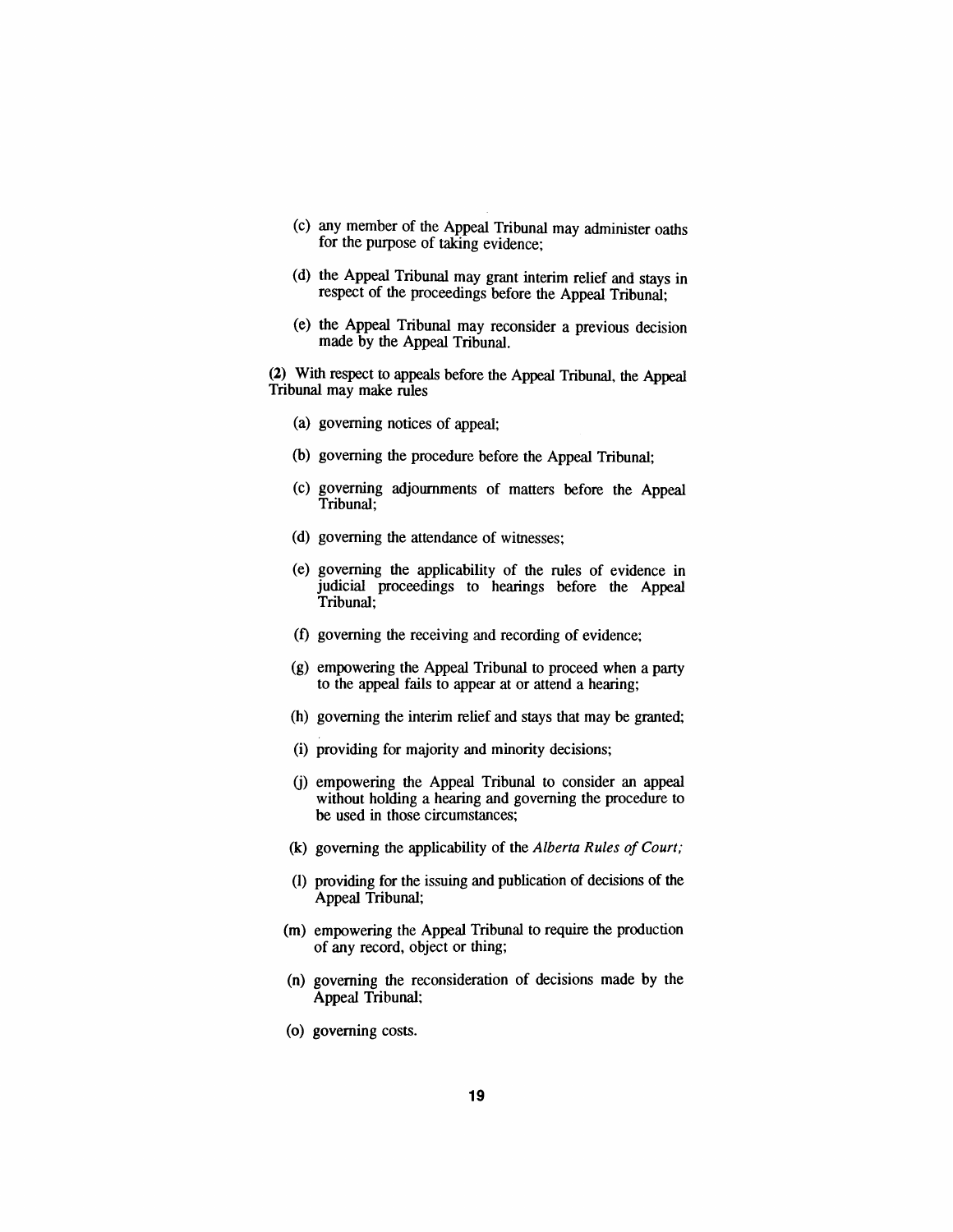*(3) The Regulations Act does not apply to rules made under this section.*

#### *PART 4*

# *TRANSITIONAL, REPEALS AND COMMENCEMENT*

*Corporation members*

*29 Any persons who were members of the Alberta Racing Commission on the coming into force of this Act continue as members of the Corporation until either*

*(a) their terms expire, or*

*(b) they are replaced by members appointed under this Act,*

*whichever occursfirst.*

*Existing appeals*

- *30(1) In this section,*
	- *(a) "existing appeal" means an appeal under the previous Act that was commenced but not completed before the coming into force of this Act;*
	- *(b) "previous Act" means the Racing Commission Act, RSA 1980 cR-1.*

*(2) An existing appeal shall be handled and dealt with under the previous Act as if the previous Act had not been repealed.*

*(3) Notwithstanding subsection (2), an existing appeal may, with the consent of the Corporation and the parties to the existing appeal, be heard by the Appeal Tribunal under this Act.*

*Existing regulations and rules*

*31 Any regulations and rules made under the Racing Commission Act that are in force immediately before the coming into force of this Act remain in force, with all necessary modifications, until replaced by rules made under this Act.*

*Transfer of assets, etc. 32(1) All assets and property of the Alberta Racing Commission are hereby transferred to the Corporation.*

> *(2) All liabilities and obligations of the Alberta Racing Commission are hereby assumed by the Crown in right ofAlberta.*

> *(3) Subject to subsection (4), any action or proceeding commenced against the Alberta Racing Commission and not concluded before the coming into force of this Act shall not be continued against the*